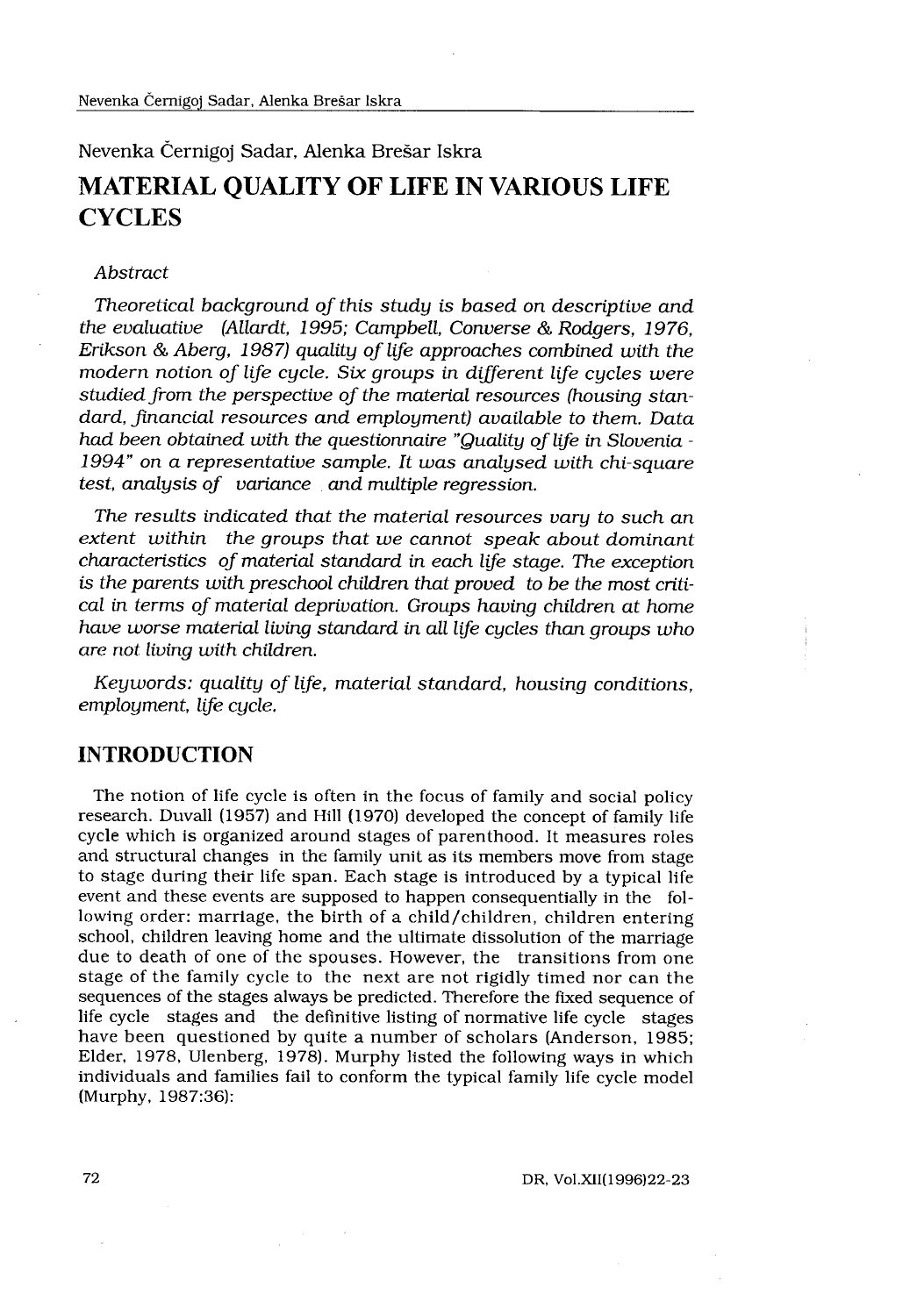- the chronology of the timing of events may not conform to the ideal model, for example childbearing may start before marriage;

- most life stages are not reached by people who never marry ;

- the full set of stages may be truncated by events such as death or marital breakdown:

- the implicit isolated nuclear family model is unable to incorporate extensions which may be important in practice, such as the presence of boarders or servants and extended families or other family structures .

Due to drastic demographic, economic and social changes the distinction between various life stages could not be easily identified although the "critical" life events have occurred . Understanding the link between family, individual and the historical context has been amplified through the use of the life course approach . "The life course approach is concerned with the movement of individuals over their own lives and through historical time and with the relationships of family members to each other as they travel through personal and historical time " (Hareven, 1982:6). Levy (1991) defines the life course as a trajectory through social structures . He distinguishes between the participational passages, i.e. entry into or departure from an interaction field or an institutional sector (family, firm, neighbourhood committee etc.) and the positional passages, i.e. upward or downward mobility within an interactional field or an institutional sector.

When traditional life cycle assumptions are replaced by more flexible ones that consider the recent findings of social change theories, the life cycle model proves to be valuable . It enables the analysis of variations between different social groups in the same life stage as well as for the comparison between generations Life cycle approach is a good analytical tool that is useful for studying the relationship between contracting and expanding needs of the family/family members and its economic vulnerability . Rowentree (1901) identified two stages at which the chances to slip into poverty are great: when the children are too young to work and when the children leave home and the old parents are unable to work any more.

Townsend describes the inequality between the elderly and the young as "a function of a low level of resources and restricted access to resources, relative to younger people" (Townsend, 1979:785). Oppenheimer (1981) identified three critical life periods in the life of men who work in moderateto low paying occupations:

- early adulthood when young people are setting up independent households and the earnings are low and the work is unstable;

- middle adulthood, when one provides aid to adolescent and young adult children and to the older generation;

- old age, when the loss of earnings occur due to retirement from the workforce.

In the eighties the change in the demographic structure attracted the attention of the professionals to the flow of resources among generations and how the groups in various life stages cope with satisfying their basic needs. In our study we were interested how material resources are distrib-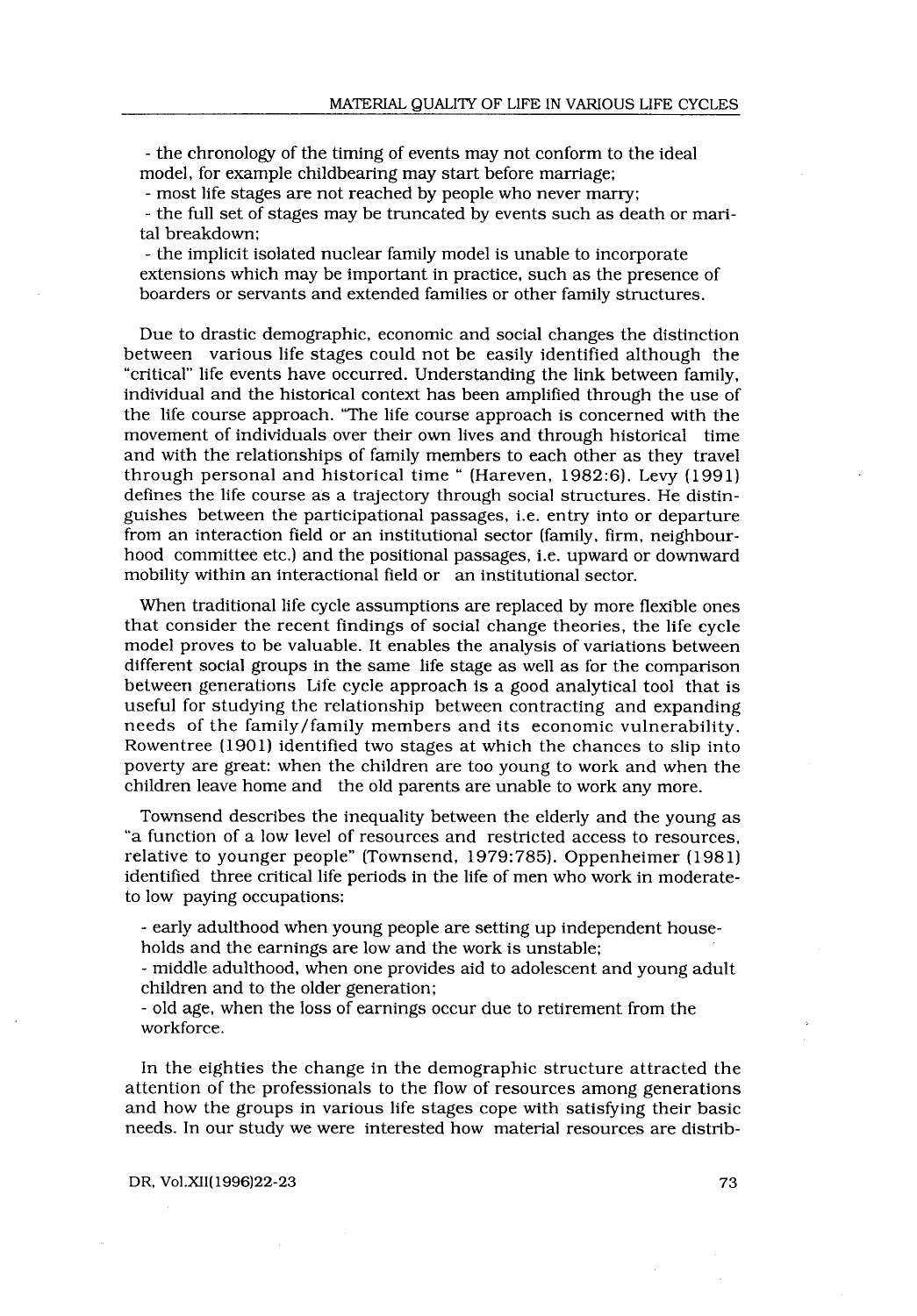#### Nevenka Černigoj Sadar, Alenka Brešar Iskra

 $\frac{1}{2} \left( \frac{1}{2} \right)$ 

 $\frac{1}{\sqrt{2\pi}}\int_0^1\frac{1}{\sqrt{2\pi}}\left(\frac{1}{\sqrt{2\pi}}\right)^2\frac{1}{2\sqrt{2\pi}}\left(\frac{1}{\sqrt{2\pi}}\right)^2\frac{1}{2\sqrt{2\pi}}\left(\frac{1}{\sqrt{2\pi}}\right)^2\frac{1}{2\sqrt{2\pi}}\left(\frac{1}{\sqrt{2\pi}}\right)^2\frac{1}{2\sqrt{2\pi}}\left(\frac{1}{\sqrt{2\pi}}\right)^2\frac{1}{2\sqrt{2\pi}}\left(\frac{1}{\sqrt{2\pi}}\right)^2\frac{1}{2\sqrt{2\pi}}\frac{1$ 

uted among groups, whether there is an accumulation of various resource shortages in particular life stages and how people evaluate their resources . The empirical data were taken from the project Quality of Life in Slovenia 1994. The analysis included 1,803 people used to form a representative sample of Slovenia.

The analysis primarily places emphasis on the various family life-cycle stages. We studied the differences in the quality of life of groups of parents living with children of various ages and of people without children or parents who no longer live with their children . Six life stage groups were formed on the basis of the age of the respondents and the age of the youngest children still living with them : Nevenha Cernigoj Sadar. Alenka Breŝar labra<br>
uted among groups, whether there is an accumulation of various<br>
shortages in particular life singles and how people evaluate their<br>
The empirical data were taken from the proje

- The "young adults" group comprises 359 childless individuals between the ages of 18 to 44 .

- The "parents with children up to 5 years old" group comprises 223 individuals whose youngest child living at home is 5 years or under .

- The "parents with children aged between 6 and 15" group comprises 347 individuals .

- The "people who do not have children living at home" group comprises 199 individuals aged 45 to 65 whose children already have left home and those in the same age group who do not have children.

- The "older individuals" group comprises 190 individuals aged over 65 .

In addition to a cross-section comparisons between groups in various life stages, a comparison between parents with one or two children living at home and parents with three or more children living at home was done . This part of the analysis looked at housing conditions and the perception of difficulties in managing the current expenses for food, rent and clothing.

# SOME DEMOGRAPHIC CHARACTERISTICS OF THE GROUPS IN VARIOUS LIFE STAGES

| Table 1<br>THE AVERAGE AGE AND EDUCATION OF INDIVIDUALS IN VARIOUS LIFE STAGES |                   |          |                          |     |
|--------------------------------------------------------------------------------|-------------------|----------|--------------------------|-----|
| Group                                                                          | Age               |          | Years spent in education |     |
| Young adults                                                                   | $\bar{x}$<br>25.1 | d<br>6.5 | 11.9                     | 5.8 |
| Parents with child-                                                            |                   |          |                          |     |
| ren up to 5                                                                    | 30.8              | 5.7      | 12.0                     | 5.7 |
| Parents with child-                                                            |                   |          |                          |     |
| ren from 6 to 15                                                               | 38.2              | 6.6      | 11.3                     | 5.5 |
| Parents with child-<br>ren over 15                                             | 55.4              | 11.1     | 9.6                      | 4.2 |
| People with no                                                                 |                   |          |                          |     |
| children at home                                                               | 55.0              | 8.3      | 9.5                      | 3.4 |
| Older people                                                                   | 73.7              | 6.1      | 8.3                      | 3.1 |
| Overall sample                                                                 | 44.9              | 17.5     | 10.5                     | 5.0 |

#### THE AVERAGE AGE AND EDUCATION OF INDIVIDUALS IN VARIOUS LIFE STAGES

DR, Vol .XII(1996)22-23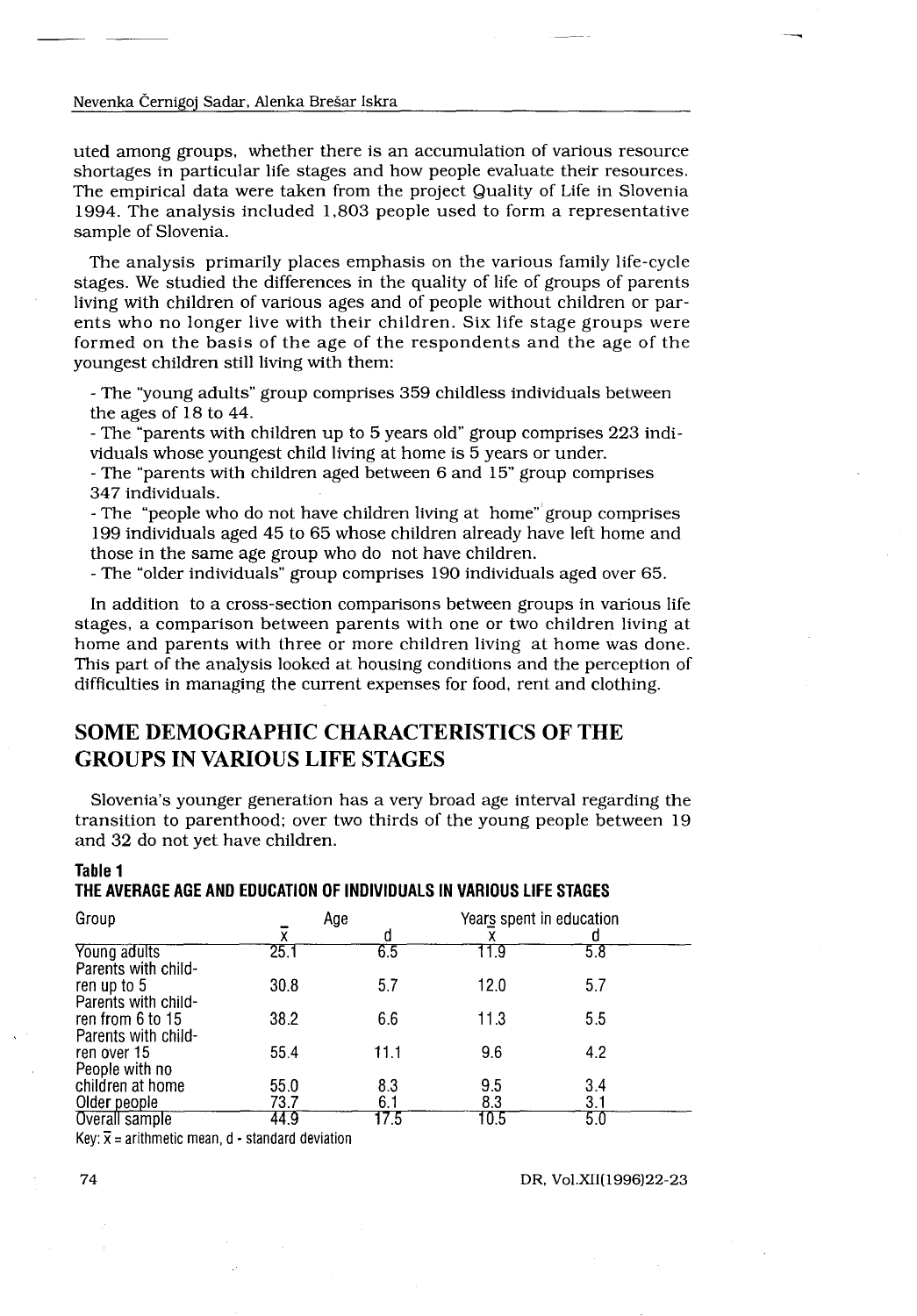The relatively large proportion of adults over the age of 30 who do not have children yet and of parents over 60 who are still living with their children, indicate that age is not always a reliable measure for the transition from one life stage to another. Deviations from the normative life course are also frequent, especially when marriage and the entrance into the workforce are concerned.

Education and employment status have a decisive role in access to various material and non-material resources as well as in their creation, control and exploitation. That is why the level of education is highly related to the accumulation or the loss of material resources and to the heterogeneity of social contacts (Iglič, 1988, Černigoj Sadar, 1995) . It also influences the life course transitions and the participation in the various spheres of public life . For example, highly educated individuals enter the period of parenthood later. This group also has a more frequent pattern of delayed parenthood and childless couples. Compared to people having lower levels of education, people with a higher level of education enter the workforce later and withdraw from it later, too.

Differences in educational opportunities can be seen in the average number of years spent in school by the younger, middle and older generations (Table 1).<sup>1</sup> Young adults without children have the highest levels of education. The first considerable fall in the share of secondary or higher education can be seen in the middle generation and the second in the generation over 65 years of age. Due to the significant influence of education on the quality of life, we can assume that the younger generations have greater opportunities for creating various resources in comparison with the older generations. Analyses of various life areas will show whether this advantage has a decisive effect on a greater quality of life for younger generations in comparison with older generations.

# HOUSING CONDITIONS

The majority of young adults (83.7%) live with their parents. This is also the case for a good third of parents with preschool children (36 .2%).

Young people without children have the best housing standard2 and only the oldest generations surpass them in terms of average square meters of flat per person. Parents with preschool children have the worst housing conditions, followed by parents still living with their children; there are no significant differences between those with children of compulsory school age and those with older children.

While respondents in the group of young adults who have no children are in general equally distributed in different housing categories, more than half of those in the young parents group have substandard housing. The oldest generation can be divided into two groups one living in substandard housing and the other living in above-standard housing.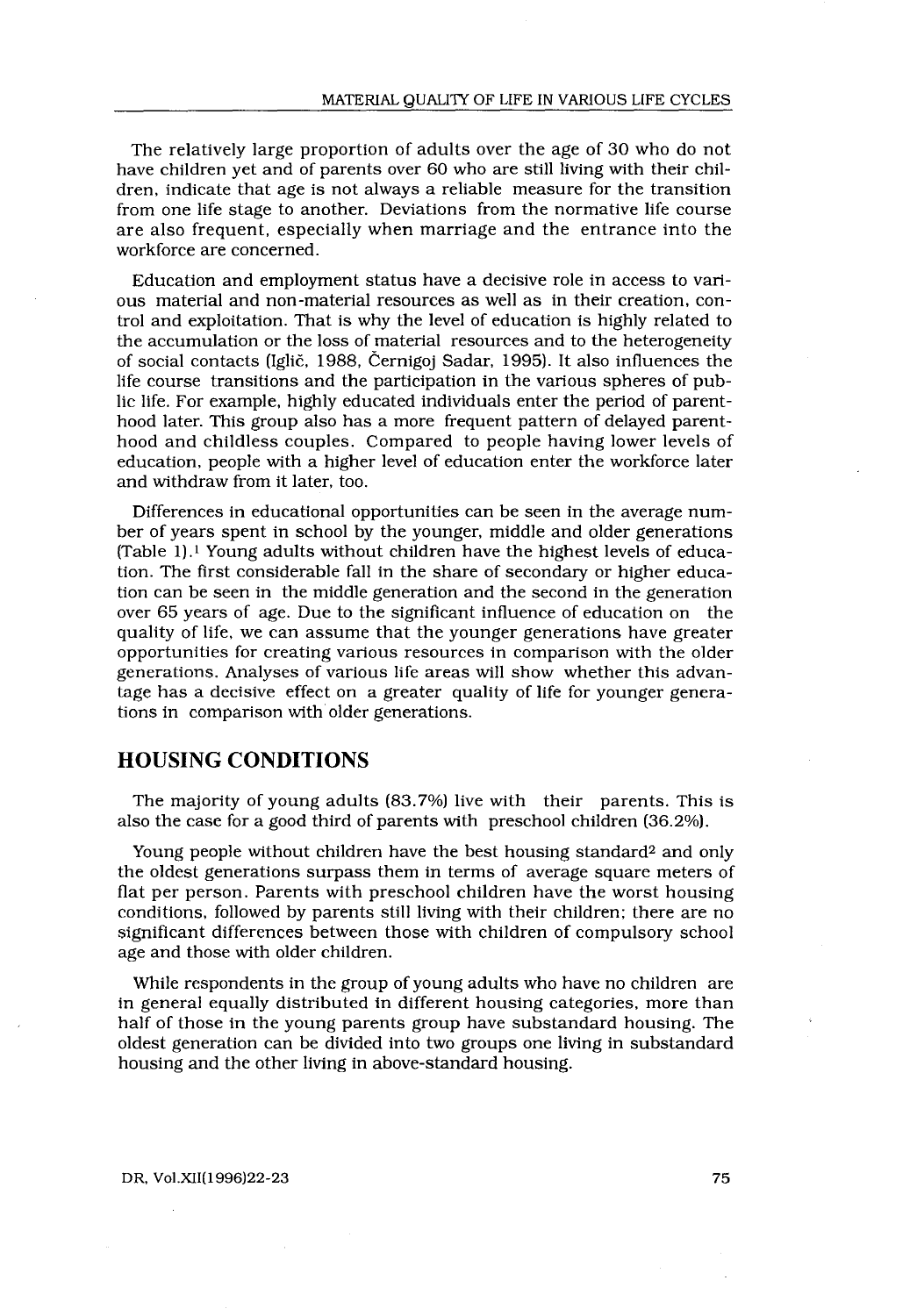| Table 2 |                      |
|---------|----------------------|
|         | THE HOUSING STANDARD |

| Nevenka Černigoj Sadar, Alenka Brešar Iskra    |             |          |                |
|------------------------------------------------|-------------|----------|----------------|
|                                                |             |          |                |
|                                                |             |          |                |
|                                                |             |          |                |
|                                                |             |          |                |
|                                                |             |          |                |
|                                                |             |          |                |
|                                                |             |          |                |
|                                                |             |          |                |
|                                                |             |          |                |
| Table 2                                        |             |          |                |
| THE HOUSING STANDARD                           |             |          |                |
| Group                                          | Substandard | Standard | Above-Standard |
|                                                | housing     | housing  | housing        |
|                                                | (in %)      | (in %)   | (in %)         |
| Young adults                                   | 30.8        | 31.7     | 37.5           |
| Parents with                                   |             |          |                |
| children up to 5<br>Parents with               | 52.9        | 33.2     | 13.9           |
| children from 6                                |             |          |                |
| to 15 years                                    | 39.9        | 35.0     | 25.1           |
| Parents with                                   |             |          |                |
| children over 15 years                         | 45.8        | 30.2     | 24.0           |
| Individuals who do                             |             |          |                |
| not have children                              |             |          |                |
|                                                | 35.6        | 13.9     | 50.5           |
|                                                | 44.9        | 10.6     | 44.4           |
|                                                |             | 27.7     | 30.9           |
| at home<br>Older individuals<br>Overall sample | 41.4        |          |                |
| Parents living with:                           |             |          |                |
| 1 or 2 children                                | 42.9        | 33.9     | 23.2           |

Three fifths (60 .6%) of the respondents had had suitable accommodation when their first child was born. Most of the positive responses came from people belonging to the oldest and the youngest generations . The higher proportion of respondents who had had suitable accommodation by the time their first child was born does not necessarily indicate that a certain generation had better housing conditions to create a family; moreover it could mean that the couples postponed having children until they had secured satisfactory housing. Those who opted to have their first child despite unsuitable or substandard housing conditions mainly came from the middle generation of parents (roughly two fifths) .

The largest group of people living in substandard housing - parents with preschool children - are also the most dissatisfied with their housing. The young adults and parents with compulsory school age children, compared to other groups, also expressed a higher level of dissatisfaction with housing .

# FINANCIAL RESOURCES

A regular income in the household certainly provides the foundations for satisfying material needs and giving a sense of basic security . Members of households which do not have regular incomes can be seriously endangered in their personal autonomy and life planning even if their actual material circumstances are not substandard. The highest proportion of respondents who live in households without regular incomes are found among people between the ages of 44 and 65 who do not have children at home (3.5%).

DR, Vol .XII(1996)22-23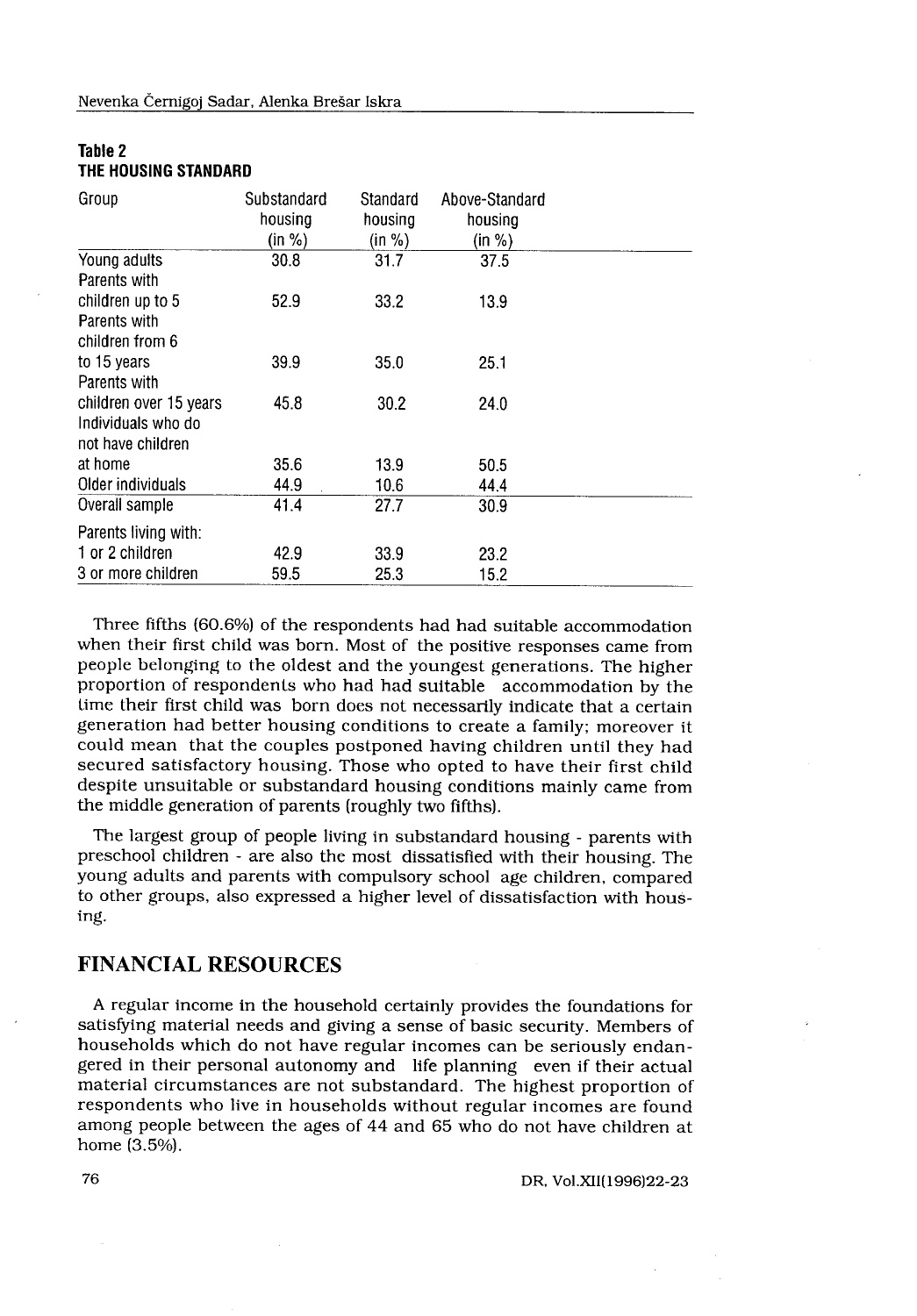The majority (over two thirds) of the respondents live in households in which one or two household members have regular incomes (from employment, pension, disability benefits, active farm work and similar). Most of the household members who have permanent income sources belong to the group of parents living with children older than 15 years.

If the household has guaranteed a regular income, the next significant factor to consider is the size of the income of the household as a whole . We calculated the average income per household member by dividing the total household income (the average for the three months prior to responding to the questionnaire) by the number of household members .

The average income per household member is SIT 31,680 monthly (see table 3) which is approximately 1 .7 times the estimated net guaranteed wage for the period from May to July 1994<sup>3</sup> The variations in the average income are considerable, as the standard deviation is SIT 22,360 (approximately 1.2 times the estimated net guaranteed wage).

The lowest average income per household member and relatively small within group variations were found among parents with preschool children. Compared to other groups, parents who live with their children have lower average incomes per household member in all life stages . The highest average income per household member is found in the group of people between the ages of 44 and 65 whose children have already left home or who are childless . Among the parents in this group many (20%) set aside part of their household income for the partial or complete support of children who have already left home.

| have already left home.                                      |      |      | average incomes per household member in all life stages. The highest aver-<br>age income per household member is found in the group of people between<br>the ages of 44 and 65 whose children have already left home or who are<br>childless. Among the parents in this group many (20%) set aside part of<br>their household income for the partial or complete support of children who |
|--------------------------------------------------------------|------|------|------------------------------------------------------------------------------------------------------------------------------------------------------------------------------------------------------------------------------------------------------------------------------------------------------------------------------------------------------------------------------------------|
| Table 3<br>AVERAGE INCOME PER HOUSEHOLD MEMBER (IN SIT 000s) |      |      |                                                                                                                                                                                                                                                                                                                                                                                          |
| Group                                                        | X    | d    | from x-d to $\overline{x}$ +d                                                                                                                                                                                                                                                                                                                                                            |
| Young adults<br>Parents with child-                          | 34.1 | 23.1 | $10.9 - 57.3$                                                                                                                                                                                                                                                                                                                                                                            |
| ren up to 5 years<br>Parents with child-                     | 26.9 | 18.9 | $8.0 - 45.8$                                                                                                                                                                                                                                                                                                                                                                             |
| ren from 6 to 15<br>Parents with child-                      | 29.1 | 22.9 | $6.3 - 51.9$                                                                                                                                                                                                                                                                                                                                                                             |
| ren over 15 years<br>People with no                          | 30.8 | 19.8 | $11.4 - 50.2$                                                                                                                                                                                                                                                                                                                                                                            |
| children at home                                             | 38.6 | 27.4 | $11.2 - 66.0$                                                                                                                                                                                                                                                                                                                                                                            |
| Older people                                                 | 32.5 | 21.3 | $11.1 - 53.7$                                                                                                                                                                                                                                                                                                                                                                            |
| Overall sample                                               | 31.7 | 22.4 | $9.3 - 54.1$                                                                                                                                                                                                                                                                                                                                                                             |
| Recipients of<br>financial aid<br>Individuals without        | 18.6 | 12.6 | $6.0 - 31.2$                                                                                                                                                                                                                                                                                                                                                                             |
| financial aid                                                | 32.8 | 26.6 | $10.2 - 55.4$                                                                                                                                                                                                                                                                                                                                                                            |

#### Table 3 AVERAGE INCOME PER HOUSEHOLD MEMBER (IN SIT 000s)

Key:  $\bar{x}$  = arithmetic mean, d - standard deviation

DR, Vol.XII(1996) 22-23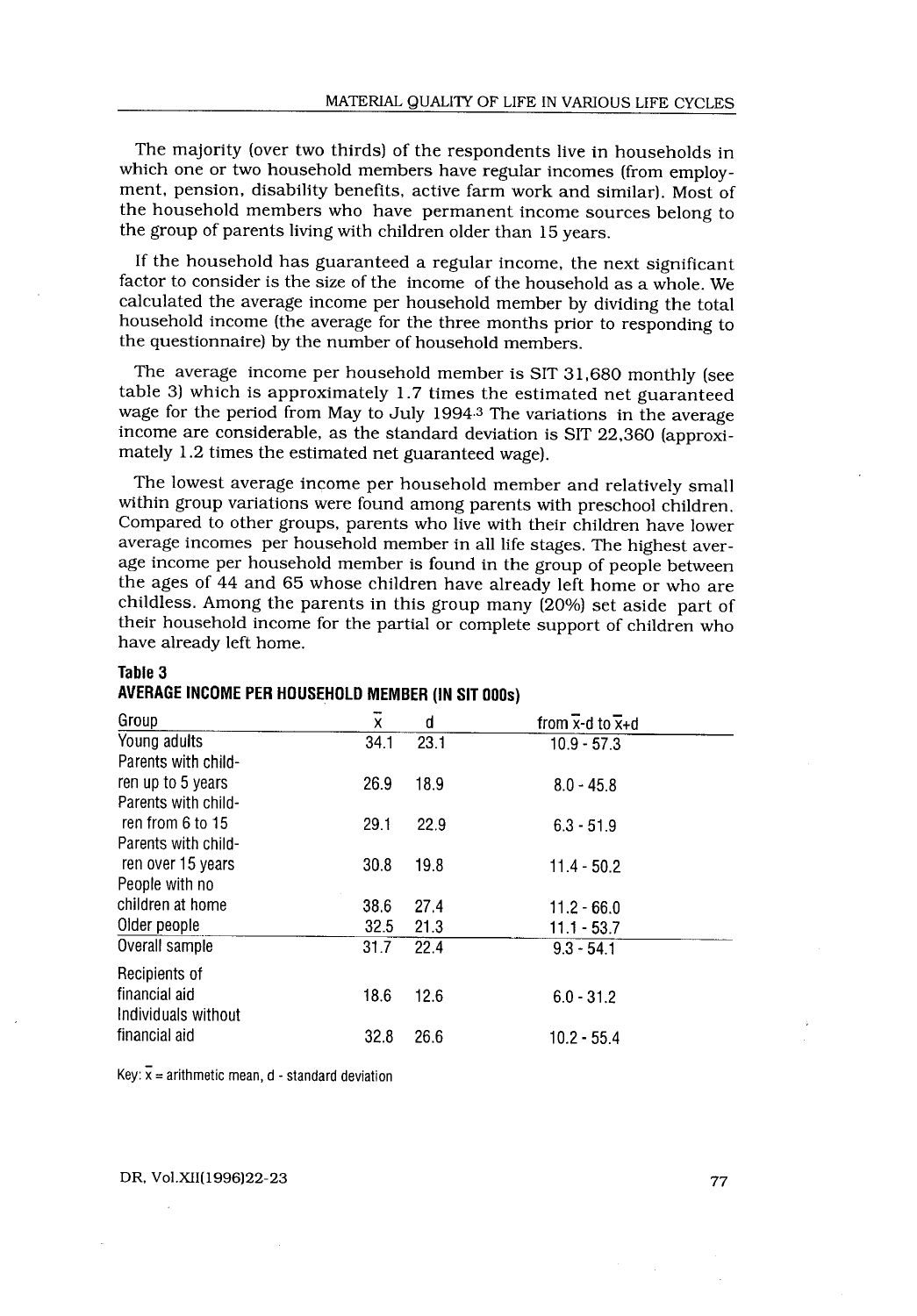7.4% of the respondents receive financial assistance or a social security supplement because of their low total household income. The percentage of recipients is the highest in the group of parents with preschool children (15 .6%) and in the group of parents with children of compulsory school age  $(9.4\%)$ .

The influences of the respondent's level of education, their family circumstances and the number of permanent sources of household income on the average income per household member were evaluated by multiple regression analysis . The results showed that the greatest influence on the income per household member is the respondent's level of education, followed by the number of children he/she has to support and his/her life cycle. The number of household members with regular employment is also an important factor. However, only a small part of the variability of income per household member (11.3%) can be explained by means of these variables. In addition to the respondent's level of education, other factors that are at least equally as important for the size of the family budget are the respondent's job and education, position in the work force and jobs of other members of the household in regular employment.

In our analysis we also used the perception of difficulties in covering everyday expenses as an indicator for evaluating the adequacy of financial resources . We proceeded from the assumption that those who run out of money to buy food and other everyday items are unable to satisfy these basic needs.

In response to the question "Do you ever run out of money to buy food or other everyday items?" the proportion of positive replies varied depending on the type of shortage table 4). The highest percentage responded that they run out of money for clothes  $(37.7%)$ , followed by food  $(14.6%)$  and housing (11 .3%). The disproportion of the percentages for food and housing on the one hand and clothes on the other indicates that different criteria are applied i.e. that a lower priority is assigned to the clothes category in comparison with how the other basic needs for food and shelter are satisfied.

An accumulation of perceived deprivations occurs only in a minority of cases, the percentage of those affected in this way does not vary considerably among groups in various life stages. The accumulation of deprivations is most frequently perceived among young parents and those over 65 .

A shortage of money for food was mentioned most frequently by parents with children aged over 15 years (18.3%) and least frequently by young adults (8.1%).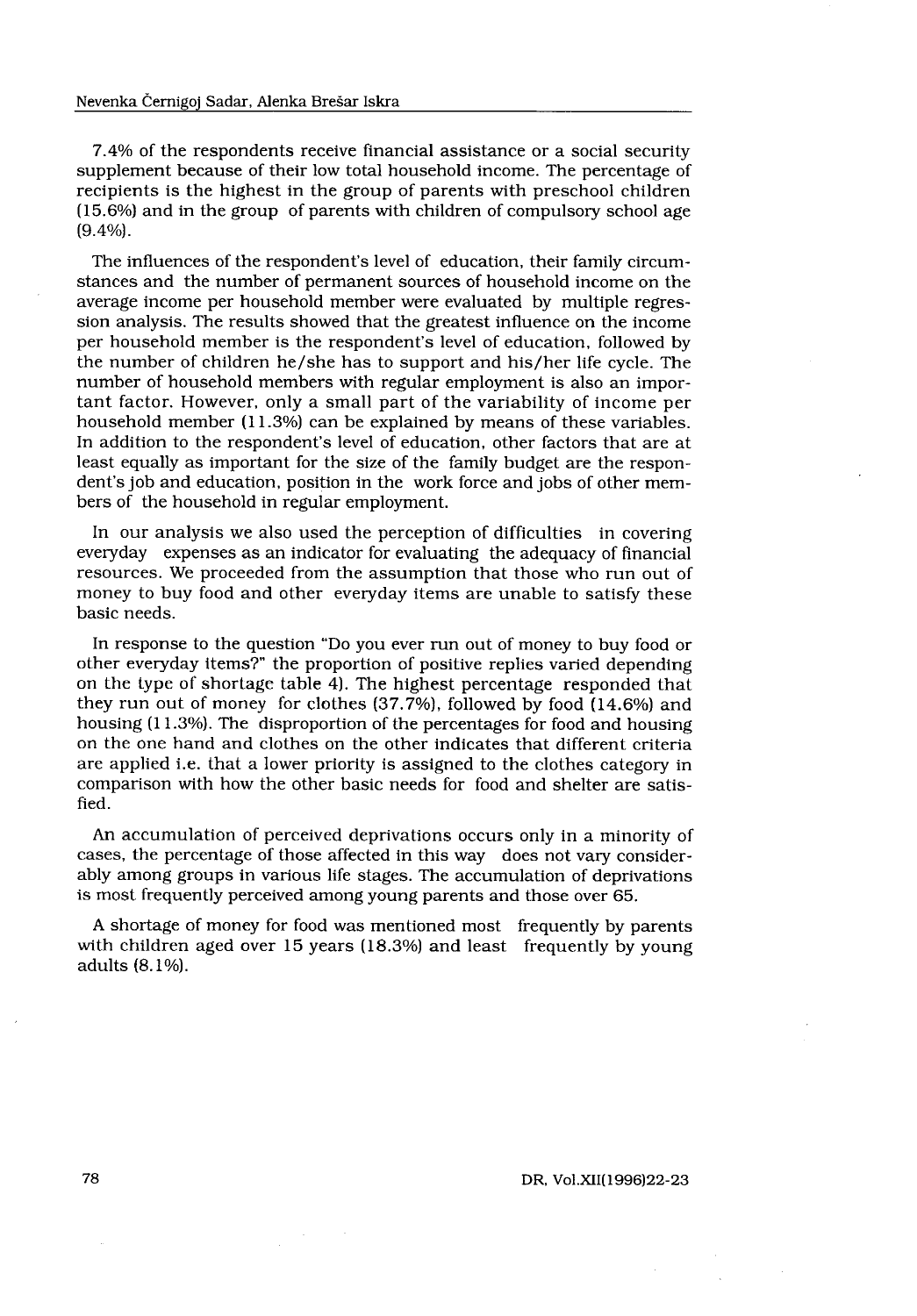| Table 4<br>PERCEPTION OF SHORTAGES*      |      |                             |         |                 |  |  |
|------------------------------------------|------|-----------------------------|---------|-----------------|--|--|
| Group                                    |      | Lack of money for $(in %):$ |         |                 |  |  |
|                                          | food | housing                     | clothes | all three items |  |  |
| Young adults                             | 8.T  | 7.3                         | 24.7    | 4.0             |  |  |
| Parents with child-                      | 16.0 | 12.2                        | 46.1    | 7.4             |  |  |
| ren up to 5 years<br>Parents with child- |      |                             |         |                 |  |  |
| ren from 6 to 15                         | 14.5 | 12.9                        | 46.0    | 6.3             |  |  |
| Parents with child-                      |      |                             |         |                 |  |  |
| ren over 15 years                        | 18.3 | 12.0                        | 43.3    | 5.2             |  |  |
| People with no                           |      |                             |         |                 |  |  |
| children at home                         | 16.9 | 11.6                        | 35.5    | 4.3             |  |  |
| Older people                             | 13.5 | 12.6                        | 24.9    | 7.8             |  |  |
| Overall sample                           | 14.6 | 11.3                        | 37.7    | 5.6             |  |  |
| Parents with children at home:           |      |                             |         |                 |  |  |
| 1 or 2 children                          | 14.3 | 10.2                        | 42.4    | 5.1             |  |  |
| 3 or more children                       | 24.9 | 20.4                        | 53.4    | 9.5             |  |  |
| Parents with children                    |      |                             |         |                 |  |  |
| from 0 to 15 years:                      |      |                             |         |                 |  |  |
| 1 or 2 children                          | 14.9 | 11.1                        | 45.1    |                 |  |  |
| 3 or more children                       | 16.8 | 21.7                        | 51.9    |                 |  |  |
| Type of family household:                |      |                             |         |                 |  |  |
| single parent                            | 19.8 | 9.6                         | 45.3    |                 |  |  |
| two-parent                               | 13.0 | 10.6                        | 39.5    |                 |  |  |
| extended                                 | 15.6 | 13.6                        | 39.9    |                 |  |  |

## Table 4 PERCEPTION OF SHORTAGES\*

 

The percentage of parents reporting money shortages rises markedly in families with three or more children still living at home . There are statistically significant differences between parents who have one or two children living at home and those with more. As many as a quarter of all parents (24.9%) with three or more children living at home mention that they run short of money for food and more than a half of them (53 .4%) run short for clothes. Members of single-parent families more frequently report shortages, compared to those in two-parent or extended families, but the differences are smaller than those between families with a different number of children.

Taking into account descriptive (quantitative measures) as well as evaluative (perceived level of satisfaction of material needs) indicators, parents with children most often find themselves in these financial troubles.

## EMPLOYMENT

Analyses carried out up to now have shown that the number of members of the household with regular employment<sup>4</sup> has a significant impact on the financial situation of the household. In addition to providing income for the maintenance of a household, employment increases opportunities for personal affirmation and social contacts .

DR, Vol.XII(1996) 22-23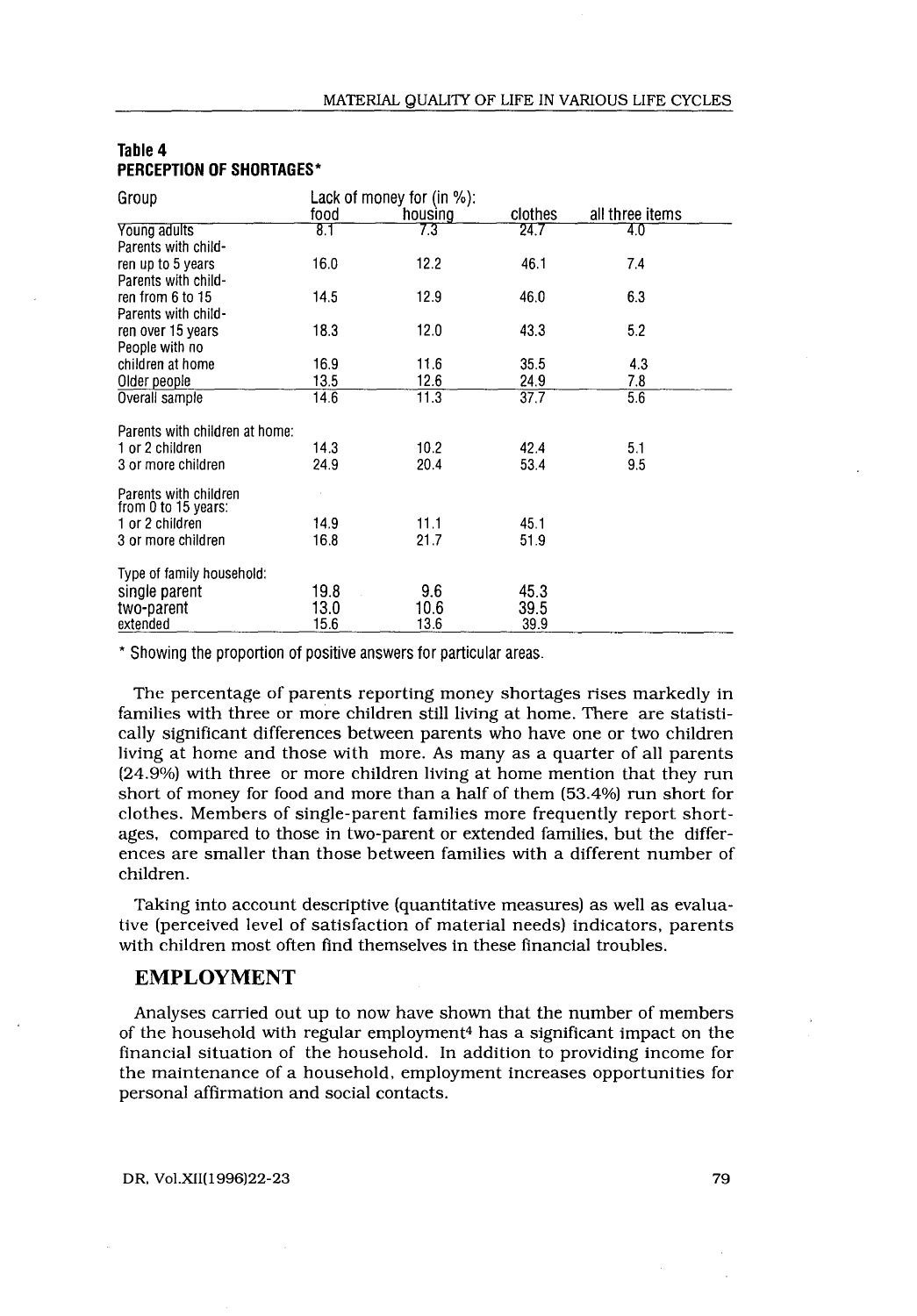#### Nevenka Černigoj Sadar, Alenka Brešar Iskra

The rate of employment is the highest among parents with children of preschool and compulsory school age after which it falls off sharply . Most of the parents (86.7%) with children up to the age of 15 are employed. However the proportion of parents who are employed during this family period has decreased since the year 1984 (92 .4%) . The results show that in the group of young adults with children up to 5 years of age, at least one of the partners is employed.

Of those living with a partner, in most cases both are employed and this is true both of young adults as well as older people with children up to 15 years old. Among the groups of parents with children of various ages, there are no differences in the partners' employment indicating that the children's age does not effect the parents' employment situation.

Among parents who still live with their children, a higher proportion of people are employed than among parents of the same age group whose children have already left home . In the households of parents with adult children the share of those unemployed (18 .6%) is also highest, and there is also a very high proportion of unemployed individuals (18 .0%) in the households of parents with children aged up to 15 . In the first group we have both categories of those have difficulty finding jobs - namely, young people (adolescents of 16 and older) and older people (parents). The situation triggers special concern as the family needs in this period are great, and parents experience severe psychological burdens and financial hardship in what should be, their most productive period.

In Slovenia, the employment rate of parents with children up to 15 years old is the highest in Europe. A unique feature of Slovenia is that most parents are employed full-time . The average number of working hours per week for employed Slovene fathers with children (aged up to 15 years) is 43 .8 hours and for mothers 40.7 hours. The majority of parents (M=71.6%, F=73.6%) are satisfied with their working time. One of the likely reasons for this is that an increase or decrease in the number of work hours would lead to a change in their wages. Those who are not satisfied with their working time would on average like to work approximately an hour less a day.

Most parents (M=78.5%, F=74.4%) were satisfied with their present job. In all groups only a very small proportion of people were not satisfied, which is somewhat surprising in view of the current situation in the labour market (the job security we were accustomed to in the past has gone and many companies are working under uncertain circumstances or on the verge of bankruptcy causing many enterprises to become highly conflictual); or perhaps this is precisely the reason why - people are glad to have a job no matter what the working conditions are.

# CONCLUDING FINDINGS

The comparisons between life stage groups regarding material resources and the lack of basic needs satisfaction indicate that variations within groups are greater than the variation between groups. Therefore we could not speak about typical material standard characteristics of each life stage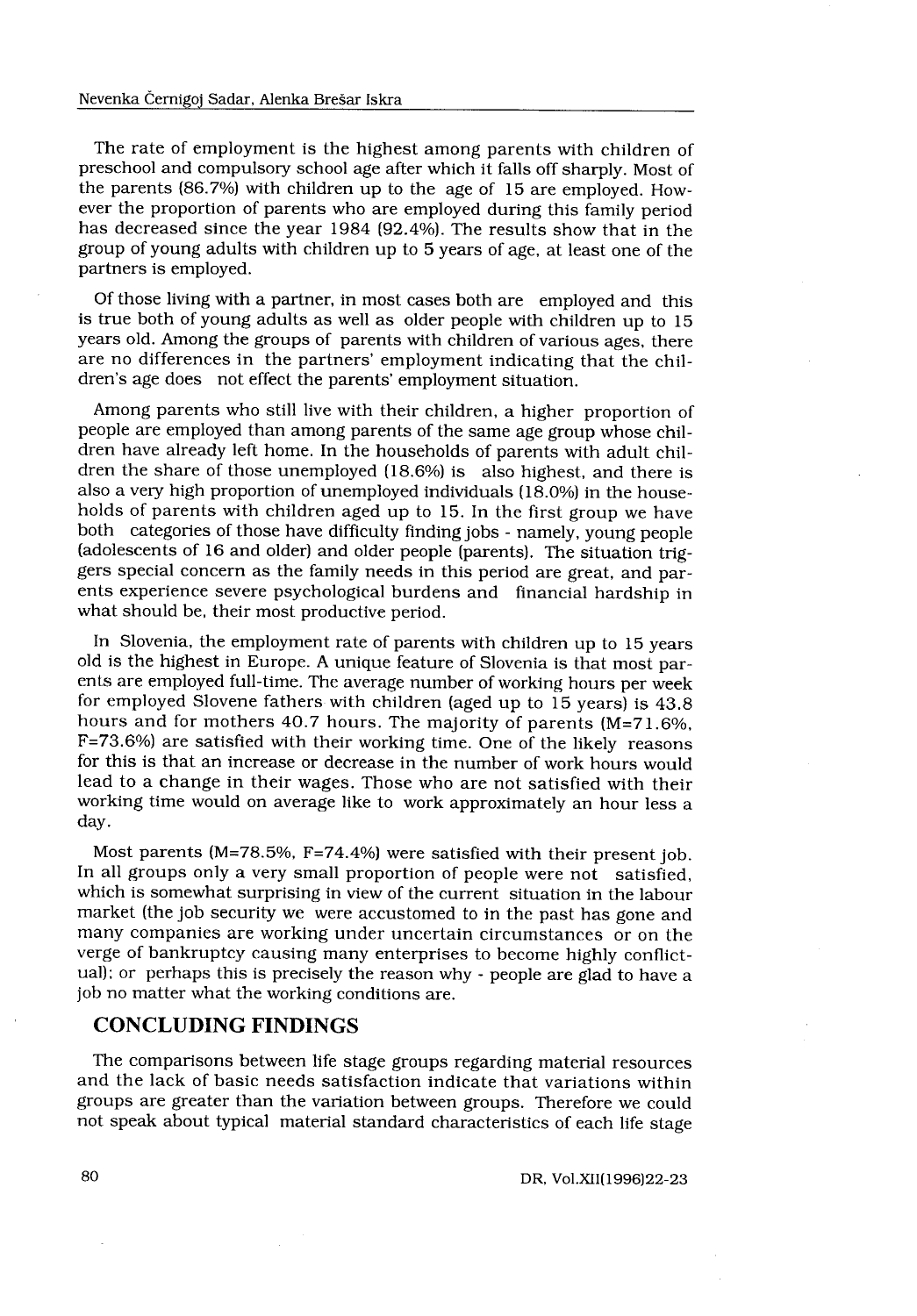group. Similar studies carried out on representative sample data from 1991 (Černigoj Sadar, 1992) show the same basic findings . Both studies find that the exceptions are parents with preschool children. These parents were in the worst position in 1994 regarding their housing standard and average income per household member, even though the group has the highest proportion of both parents employed . In comparison with other groups, this group contributes a great deal to the society with its paid and non-paid labour, yet receives relatively little in meeting the demands and needs of its family members. According to the descriptive and evaluative indicators of their material quality of life the group of parents with children over the age of 15 are in a very weak position, too . The households in this group have the highest proportion of unemployed members. In addition, this group has a very high proportion of extended households which means that the already limited material resources are shared by three generations . Young parents in both groups are, regardless if they succeed in creating their own household or not, worse off than groups in other life stages.

Oppenheimer (1981) also confirms that a family with preschool children is the critical period in the life course. The results of Slovenian studies show that besides the life stage other important factors influencing the material living standards are: the level of education, the number of household members who are employed and the number of children which must be supported. Yet, in spite of their relatively high level of education in comparison with other groups, young people do not succeed in satisfying all the needs of their developing family of procreation . Entering the stage of parenthood can thus be characterised as the most critical life period from the aspect of material opportunities . The greatest differences in material resources are between young, childless adults and young parents with preschool children. The differences between the other groups are smaller, even if we compare young, childless adults with older people who on average have the lowest level of education and the lowest proportion of employed people (15%) .

From the point of view of material deprivation, the withdrawal from the labour market into retirement and the period of the empty nest are not the most critical life periods in Slovenia . However, foreign studies show considerably high percentages of material shortages in groups of older people .

Compared with parents having one or two children, an accumulation of resource deprivation is found in the group of parents with three or more children living at home: they are older, less educated, have fewer household members with regular jobs, their material standard is among the lowest. These characteristics are more pronounced in larger families who have children in secondary school or in higher levels of education.

#### DR, Vol.XII(1996)22-23

81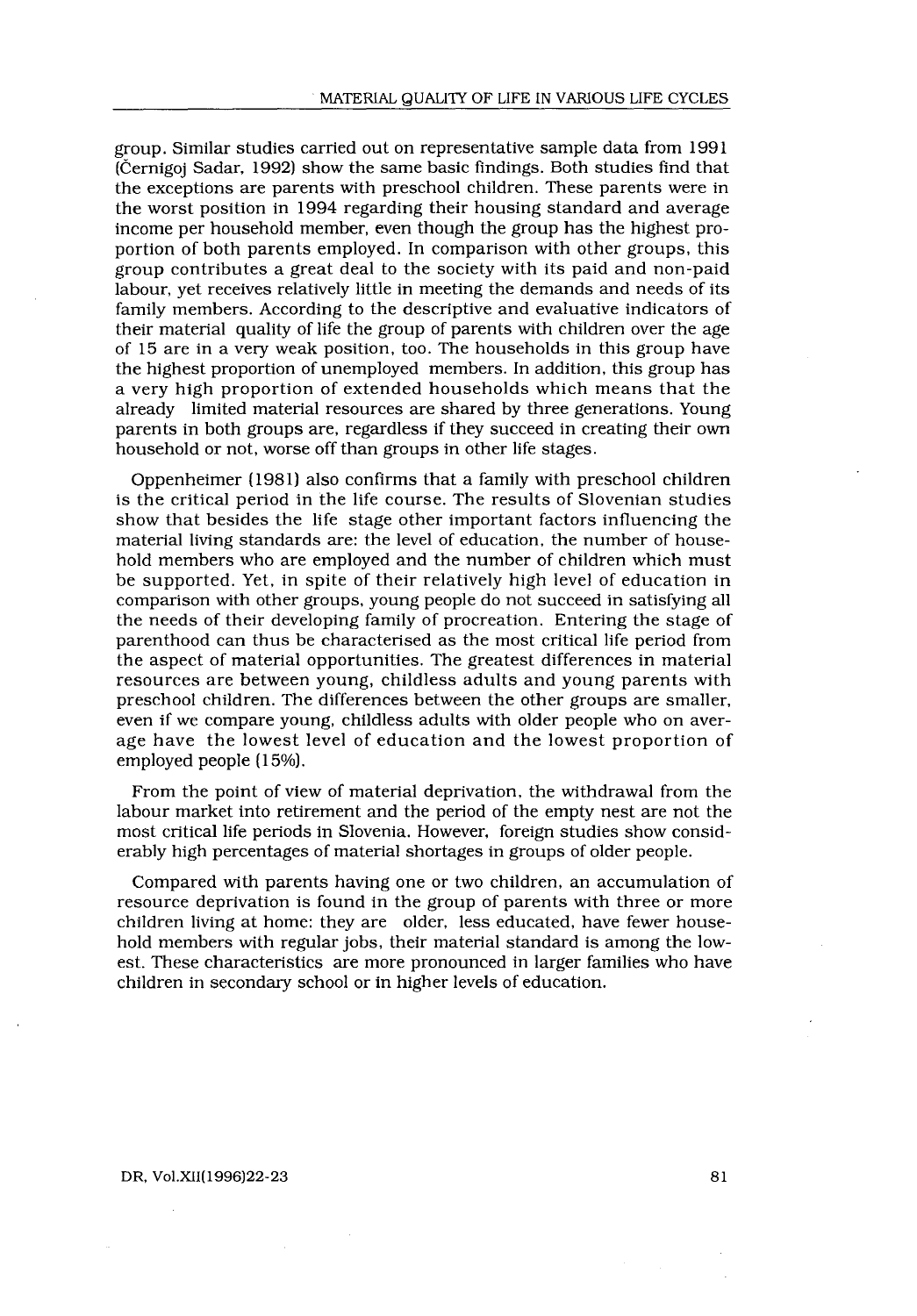#### Table 5 INDICATORS OF DEPRIVATION

| Table 5                                                                                                |             |                                     | Nevenka Černigoj Sadar, Alenka Brešar Iskra                                                                                                                                                                                                                                                                                                                                                                                                                                                                   |                                        |                              |                                            |
|--------------------------------------------------------------------------------------------------------|-------------|-------------------------------------|---------------------------------------------------------------------------------------------------------------------------------------------------------------------------------------------------------------------------------------------------------------------------------------------------------------------------------------------------------------------------------------------------------------------------------------------------------------------------------------------------------------|----------------------------------------|------------------------------|--------------------------------------------|
|                                                                                                        |             | <b>INDICATORS OF DEPRIVATION</b>    |                                                                                                                                                                                                                                                                                                                                                                                                                                                                                                               |                                        |                              |                                            |
| Group                                                                                                  |             | Living in<br>substandard<br>housing | Aver, income<br>per household<br>member*                                                                                                                                                                                                                                                                                                                                                                                                                                                                      | Receiving<br>benefit                   | Lack<br>of money<br>for food | Not satisfied<br>with living<br>conditions |
| Young<br>adults                                                                                        | $\%$<br>R** | 30.8<br>6                           | 14.7<br>4                                                                                                                                                                                                                                                                                                                                                                                                                                                                                                     | 6.0<br>4.5                             | 8.1<br>6                     | 10.9<br>6                                  |
| Parents<br>with children<br>up to 5 years<br>old                                                       | %<br>R      | 52.9<br>1                           | 17.2<br>2                                                                                                                                                                                                                                                                                                                                                                                                                                                                                                     | 15.6<br>1                              | 16.0<br>3                    | 14.3<br>4                                  |
| Parents with<br>children 6-15<br>years old                                                             | %<br>R      | 39.9<br>4                           | 15.3<br>3                                                                                                                                                                                                                                                                                                                                                                                                                                                                                                     | 9.4<br>2                               | 14.5<br>4                    | 14.5<br>3                                  |
| Parents with<br>children older<br>than 15                                                              | %<br>R      | 45.8<br>2                           | 29.4<br>1                                                                                                                                                                                                                                                                                                                                                                                                                                                                                                     | 3.6<br>6                               | 18.3<br>1                    | 15.3<br>2                                  |
| People 45-65<br>with<br>no children                                                                    | %<br>R      | 35.6<br>5                           | 10.4<br>6                                                                                                                                                                                                                                                                                                                                                                                                                                                                                                     | 6.0<br>4.5                             | 16.9<br>2                    | 19.5<br>1                                  |
| People over<br>65 years of age                                                                         | %<br>R      | 44.9<br>3                           | 11.1<br>5                                                                                                                                                                                                                                                                                                                                                                                                                                                                                                     | 7.9<br>3                               | 13.5<br>5                    | 14.2<br>5                                  |
| Overall sample %                                                                                       |             | 41.4                                | 9.9                                                                                                                                                                                                                                                                                                                                                                                                                                                                                                           | 7.4                                    | 14.6                         | 14.5                                       |
| being SIT 12,340 SIT or less)<br>** R = rankings of the various groups<br><b>NOTES</b>                 |             |                                     | Rank 1 signifies that the group has the highest proportion of people reporting a shortage in a certain area<br>and Rank 6 signifying that the group has the lowest proportion of individuals reporting a shortage.                                                                                                                                                                                                                                                                                            |                                        |                              |                                            |
| youngest children aged up to 5 years.<br>flushable toilet and no damp.<br>standard housing unit.<br>3) |             |                                     | 1) The younger generation: the group of young adults and parents having the<br>The middle generation: parents with children over 15 and individuals who do not<br>have children at home, aged between 45 and 64.<br>The older generation: individuals aged 65 and older.<br>2) The housing standards indicators were taken from Srna Mandič.<br>A standard housing unit: 15 m2 to 25 m2 per person, with a bathroom/shower,<br>An above-standard housing unit: 26 m2 or more per person and the features of a | 31. May - 14. June 1994                |                              |                                            |
| Gross guaranteed wage<br>Net guaranteed wage<br>tical Office of the Republic of Slovenia.              |             | Average net household wage          | Source: Barbara Rode, Guaranteed wage by months in 1994 and 1995, Republic of<br>Slovenia, Ministry of Labour, Family and Social Affairs, 17 Jan. 1995. Source: Statis-<br>4) We regarded individuals with regular employment to be those respondents who<br>listed that they were employed full-time, part-time, worked on their farm, in their                                                                                                                                                              | SIT 26,500<br>SIT 18,733<br>SIT 55,776 |                              |                                            |
|                                                                                                        |             |                                     | own company or who worked free-lance.                                                                                                                                                                                                                                                                                                                                                                                                                                                                         |                                        |                              |                                            |

#### NOTES

| 31. May - 14. June 1994 |
|-------------------------|
| SIT 26,500              |
| SIT 18.733              |
| SIT 55.776              |
|                         |